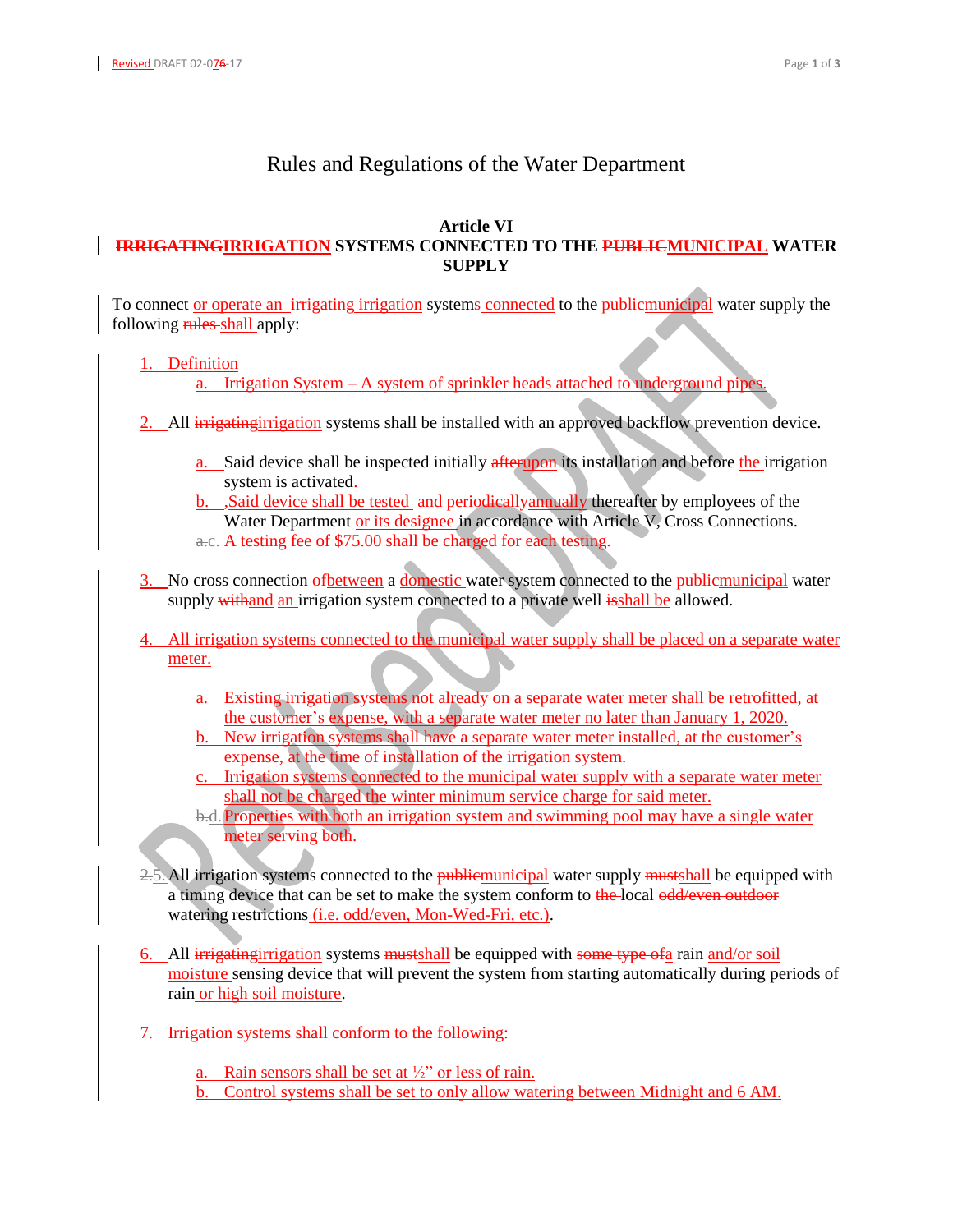- a.c. Irrigation heads should be located to avoid watering impervious surfaces including, but not limited to, sidewalks, roadways, driveways, patios, etc.
- 3.8. Any personproperty owner who has an existing irrigation system connected to the municipal water supply shall register said system and obtain a permit from the Chatham Water Department before December 31, 2004 no later than January  $1<sup>st</sup>$ , 2018.
- 4.9. Any personproperty owner who has the intention to install a new irrigation system connected to the municipal water supply shall register the system and obtain a permit from the Chatham Water Department prior to the actual installation.
- 10. All irrigation systems connected to the municipal water supply, those currently in existence as well as any installed in the future, shall comply with all Rules and Regulations of the Water Department.
- 11. Turf irrigation systems:
	- a. Control systems shall be set to provide no more than 1" of water in a seven (7) day period.
	- b. Property owners with existing turf irrigation systems as of January  $1<sup>st</sup>$ , 2018 shall not add a zone to the irrigation system without prior approval of the Water & Sewer Advisory Committee.
	- c. As of April 1<sup>st</sup>, 2018 the Chatham Water Department shall not allow the connection of new turf irrigation systems to the municipal water supply if a suitable private well is available.
	- 12. Property owners with an existing irrigation system connected to the municipal water system that have a private well suitable for irrigation use shall connect the irrigation system to the private well.
- 5.13. Land in agricultural use, as defined by M.G.L. c. 128 S 1A and M.G.L. c. 131, S 40 is exempt from this regulation.
	- 14. Violations of this regulation will be subject to the provisions of the Regulation of the Town of Chatham regarding non-criminal disposition, according to Massachusetts General Laws, Chapter 40, § 21D and the Town of Chatham Bylaws.
		- a. Enforcement of this regulation shall be by the Chatham DPW or its designee, including the Chatham Police Department.
		- b. Penalties
			- i. Prior to January 1, 2020
				- 1. In the case of a first violation, a written Warning to the property owner of record by certified mail return receipt requested.
				- 2. In the case of a second violation after 7 days have elapsed following a written Warning, a fine of One Hundred dollars (\$100).